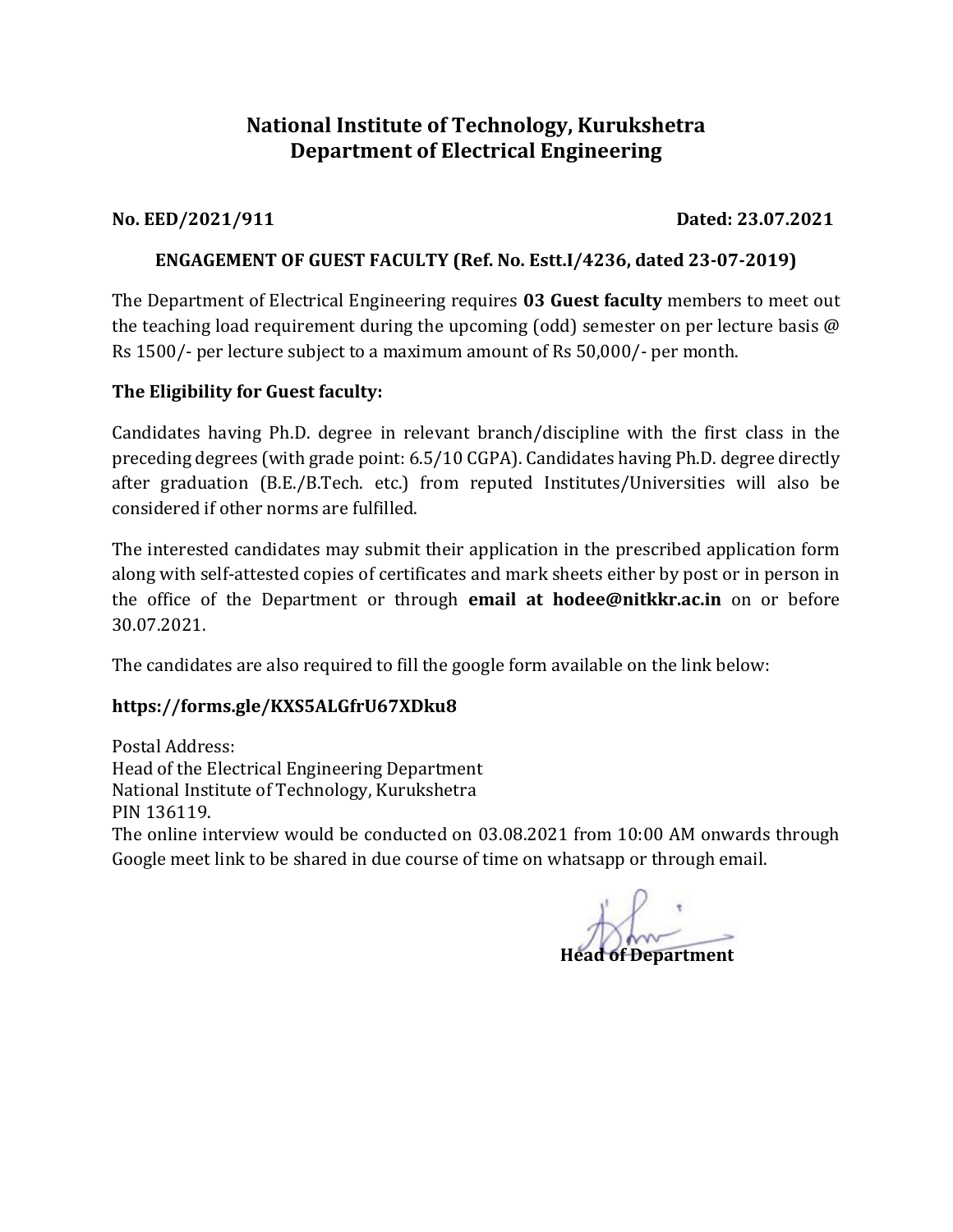

## NATIONAL INSTITUTE OF TECHNOLOGY KÙRUKSHETRA-136119

Recent passport size color photograph be affixed

# **APPLICATION FORM**

| 1.             |                                                                      |
|----------------|----------------------------------------------------------------------|
| 2.             |                                                                      |
| 3.             |                                                                      |
| $\overline{4}$ |                                                                      |
| 5.             |                                                                      |
| 6.             |                                                                      |
| 7.             |                                                                      |
| 8.             |                                                                      |
| 9.             |                                                                      |
| 10.            | Last pay drawn/emoluments at the lime of retirement (if applicable): |
| 11.            |                                                                      |
|                |                                                                      |
|                |                                                                      |
|                | E-mail ID: Frail ID: E-mail ID: Phone/Mobile No.                     |

Particulars of Examination passed:  $12$ 

| <b>Exam Passed</b> | Year of<br>passing | Board/University | Subjects | Percentage of<br>marks |
|--------------------|--------------------|------------------|----------|------------------------|
|                    |                    |                  |          |                        |
|                    |                    |                  |          |                        |
|                    |                    |                  |          |                        |
|                    |                    |                  |          |                        |
|                    |                    |                  |          |                        |
|                    |                    |                  |          |                        |
|                    |                    |                  |          |                        |

Details of Professional training obtained, if any, during the period of service: 16.